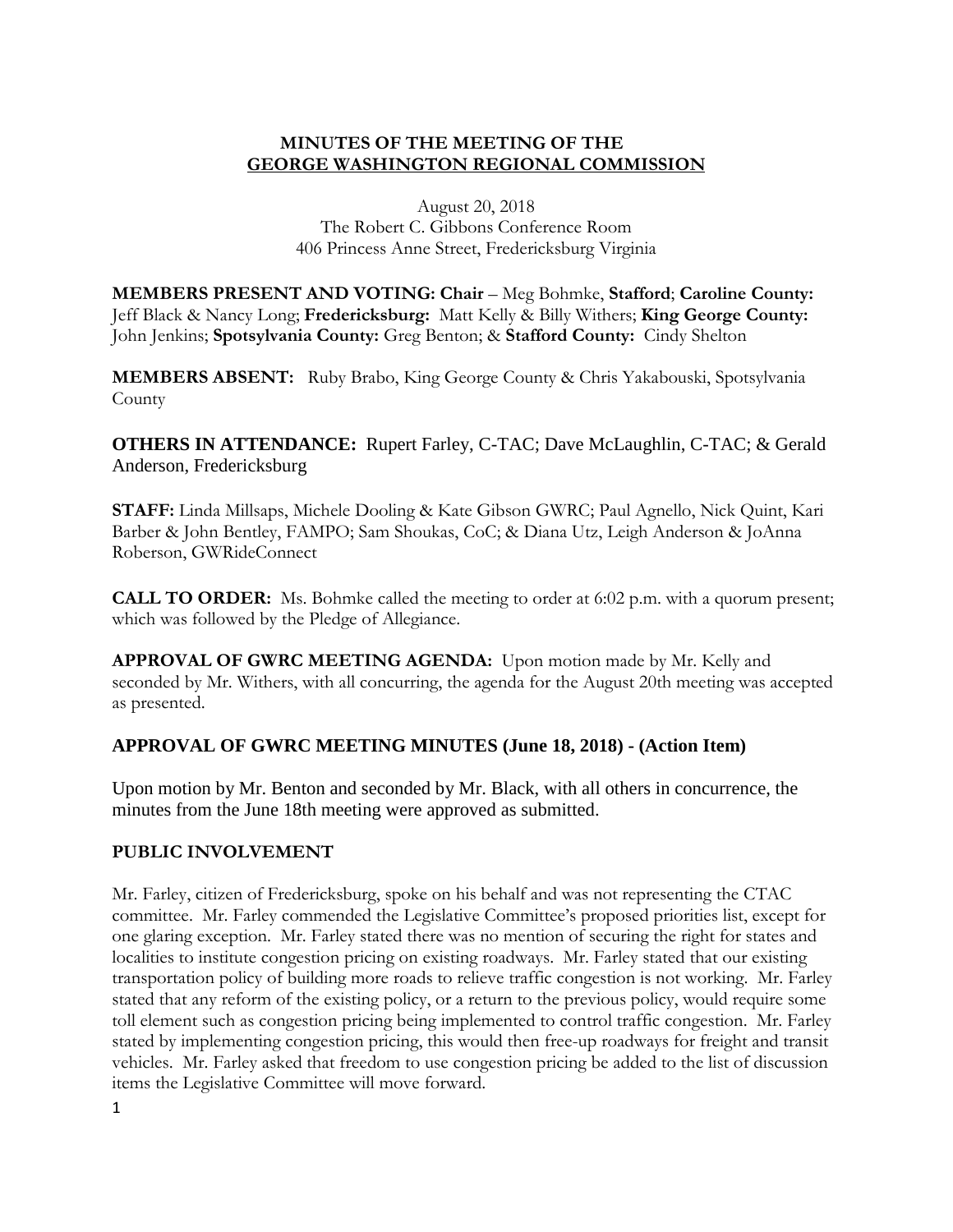Ms. Bohmke stated that she is a member of the state legislative board and just this week at its monthly meeting discussions from other regions within the State occurred on the same point Mr. Farley presented. Ms. Bohmke stated no action has been taken by the state executive committee to date; however, reiterated the subject matter is one that is being discussed state-wide and not just regionally within GWRC, and the committee also concurs that discussions need to occur with representatives/legislators at the local, state and federal levels.

# **DRAFT FINANCIAL REPORT**

Ms. Dooling presented the draft financial report for committee review. Ms. Dooling stated great strides have been accomplished in her 60 days of employment with GWRC in regard to converting previous accounts and record-keeping data over to electronic data capturing. Ms. Dooling stated in addition to the monthly draft financial report, that the committee will also begin receiving a monthly cash flow report. Ms. Dooling asked if there were any questions from the committee and also advised for the committee members to contact her if specific financial information is needed that currently has not been provided.

Mr. Withers stated that he realizes this is a very insignificant cost amount but asked if the \$0.02 amount listed as an unreconciled balance noted on the monthly balance sheets will ever go away. Ms. Dooling stated this will be reconciled with the next audit, so will also be an item that will be resolved with future balance sheets.

## **OLD BUSINESS**

a.) GO Virginia Update – Ms. Kate Gibson & Ms. Linda Millsaps

Ms. Gibson advised the purpose of GO Virginia is to create higher paying jobs within the region through collaboration efforts primarily from out-of-state revenues which diversifies and strengthens the economy for every region.

Ms. Gibson relayed GO Virginia applications and projects are in the following 4 categories; Cluster Scale-Up; Commercialization; Site/Infrastructure Development & Workforce/Credentialing. Ms. Gibson stated the largest number of application requests received to date were in either the Site/Infrastructure Development category or the Workforce/Credentialing category.

Ms. Gibson advised that GO Virginia does not fund the following projects: Healthcare; Quality of Life projects; Private Company incentives; Scholarships; Transportation Projects (unless these are associated with site development application requests) & Implementation of broadband (this item is currently on hold pending a statewide strategy ruling).

Ms. Gibson stated the key project requirements are as follows: More Higher Paying Jobs; Collaboration & Out-of-State Revenues. Ms. Gibson stated higher-paying jobs are defined as above the average wage of the GO Virginia region or project service area; the average wage chart reflects the following data: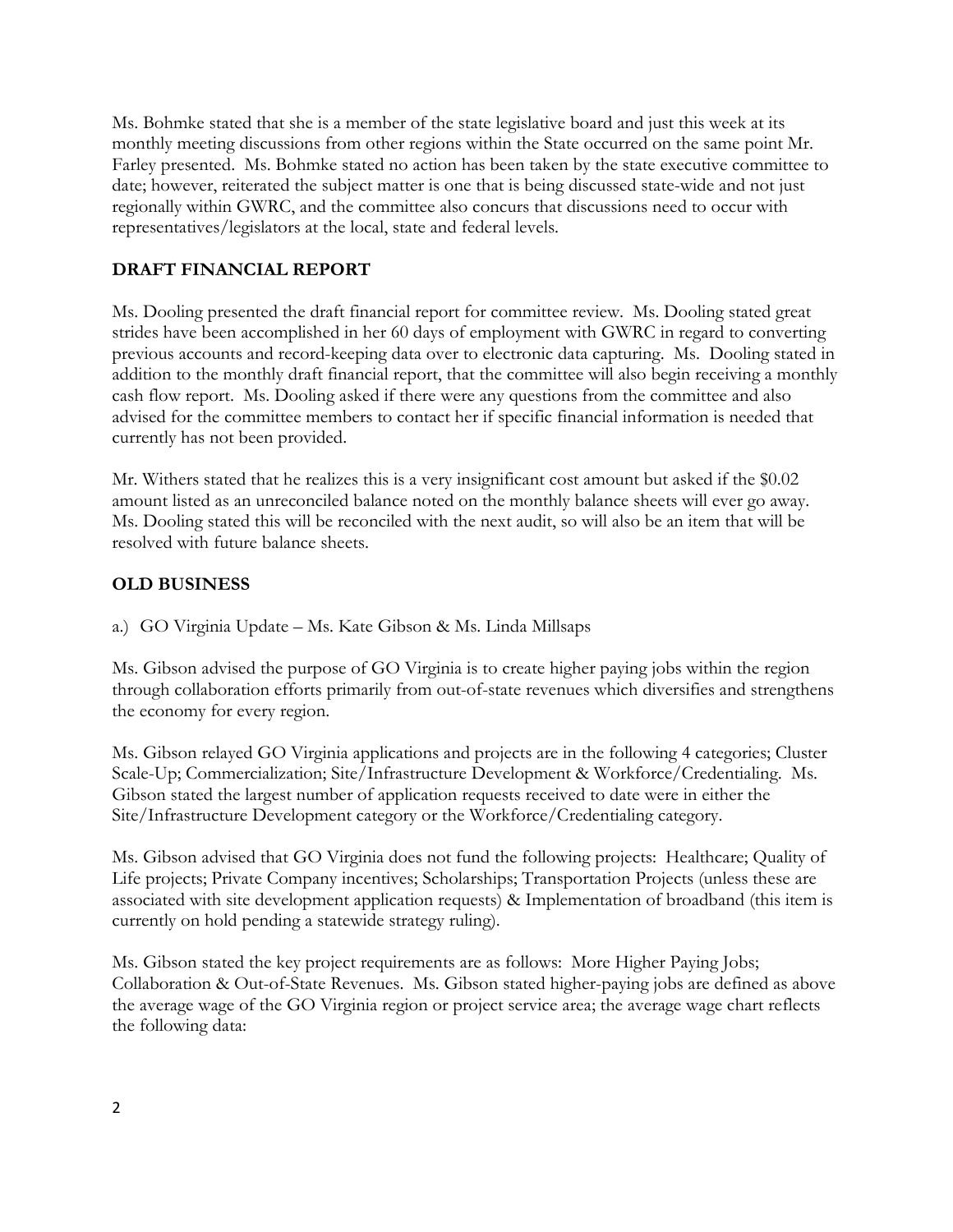|                  | Hourly   | Weekly | Annually |
|------------------|----------|--------|----------|
| Region 6         | \$19.890 | \$796  | \$41,392 |
| GWRC -           | \$20.68  | \$827  | \$43,004 |
| Northern Neck    | \$17.78  | \$711  | \$36,972 |
| Middle Peninsula | \$17.23  | \$689  | \$35,828 |

Mr. Benton asked how project performance is evaluated. Ms. Gibson advised there are performance metrics for each project.

Ms. Gibson advised the second project requirement (collaboration) requires that in order for an application to be considered, it must have at least 2 participating localities, political subdivisions or public bodies corporate or political. Ms. Gibson stated that participation by an entity can include financial participation, in-kind-contributions, and participation on a project advisory team or administration of a project.

In regard to requirement #3, Out-of-State Revenues, Ms. Gibson advised that projects must align with at least 1 of the 6 priority clusters that have been identified in the Region 6 Economic Growth & Diversification Plan (these clusters primarily will generate revenue from outside the region/state). Ms. Gibson stated that these clusters show a lot of potential within the region. Ms. Gibson advised the clusters for Region 6 are as follows: Seafood Processing/Aquaculture/Commercial Fishing; Forestry/Wood Products/Paper; Manufacturing; Logistics/Distribution; Professional/technical/Scientific Services or Information/Data Centers.

Mr. Benton asked if the approved projects for Region 6 are all funded and what type of apprentice jobs result. Ms. Gibson advised that mostly the apprentice jobs are in the manufacturing field. Ms. Gibson stated no state funding can be used towards the projects and that all projects submitted need to be approved by the State GO Virginia Board. Ms. Gibson relayed the approved projects require a local match. Ms. Gibson stated a project submitted also needs to be completed within a 2-year time period and needs to be a project that will be sustainable.

Mr. Kelly asked how much money is being competed for state-wide. Ms. Gibson advised that currently there is \$1.2m unspoken for at this time and to date, about \$300,000 has been allocated to projects in Region 6. Mr. Black asked what the apprenticeship programs through Germanna entailed. Ms. Gibson stated it is a network program that places students with businesses. Ms. Bohmke asked how involved the local economic development partners state-wide are with the program. Ms. Gibson stated the participation in the past has been minimal and GWRC is working with FRA to facilitate the participation efforts here.

Ms. Gibson also advised that outside of the Region 6 allocations, there is also a competitive grants program of funding resources available state-wide. In order to be considered for these funding allocations from the competitive grant resources, a region needs to partner with another GO Virginia region. Ms. Gibson advised the Virginia Sea Grant Resiliency Planning grant is a step towards an official competitive grant application request as Region 6 is exploring a partner grant with Region 5 (Hampton Roads) to discuss resiliency and sea level rise, etc.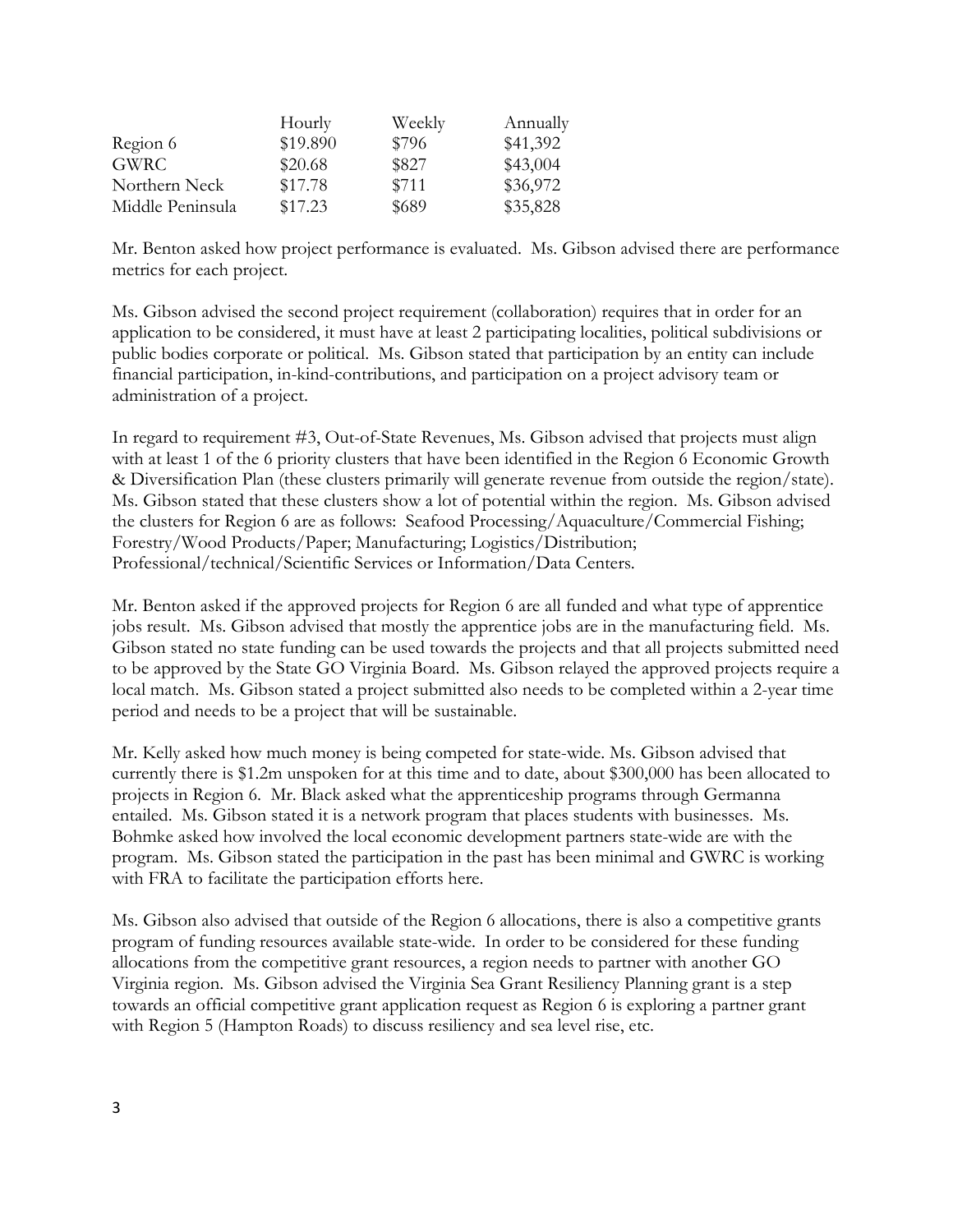Ms. Gibson advised that GWRC is the fiscal agent for all of Region 6's projects and all approved projects are just underway with them moving forward. Ms. Gibson advised at this time, no reimbursements have actually been requested to date.

Ms. Gibson relayed a lot of the projects are planning grants so the metric is designed for more application deliverables rather than for actually creating jobs. The welding training program application has metrics for the number of people trained; the number of citizens successfully placed into a work site; the average wage of jobs received; etc.

Mr. Kelly also asked if the Commission could see one of the completed applications and necessary documents so the committee members can review an application; see what the proposals look like; determine how they are measured, etc. Mr. Kelly stated the welding application would probably be the most beneficial for GWRC to review. Mr. Kelly stated after review of an application, it then will result in additional committee discussions. Ms. Gibson relayed that on the GO Virginia website all applications submitted state-wide are there for review.

Ms. Gibson advised that currently there are 4 approved GO Virginia Region 6 projects which are as follows:

PamunkeyNet Business Plan – Ms. Gibson advised each locality has contributed approximately \$5,000 towards the required one-to-one match needed

Ms. Gibson stated the other 3 current projects are: Flexible Office Space Due Diligence for Westmoreland County; Virginia Sea Grant Resiliency Planning Grant for the Middle Peninsula; & a Welding Training program in Westmoreland County.

Ms. Millsaps advised that GO Virginia was created in 2016 as a bipartisan, business-led economic development initiative that would create more higher paying jobs throughout the Commonwealth with incentivized collaborations between business, education and government. Ms. Millsaps advised the program strives to enhance job expansions by investing at the regional level in specific economic development projects thus growing the regional economic development capacities. Ms. Millsaps relayed the program is overseen by a statewide Growth & Opportunity Board combined with a series of regional councils. Ms. Millsaps stated GO Virginia funding is available and the region needs to determine how the state money can best be utilized.

Mr. Kelly asked that for the upcoming September meeting, that each locality bring back an outline for a general goal in which the region desires to strive for. Mr. Kelly stated that what will make sense now is to determine the number of new jobs being created within the region and not focus on an individual locality's plans. Mr. Kelly stated once this is brought to the committee, then businesses and organizations can be sought out so the discussion process of setting goals/objectives can move forward.

Ms. Millsaps advised the GWRC region's local elected & appointed officials have indicated their interest in creating a regional economic development plan as well that has a primary focus on the creation of higher paying jobs within the region. Ms. Millsaps stated these efforts need to begin on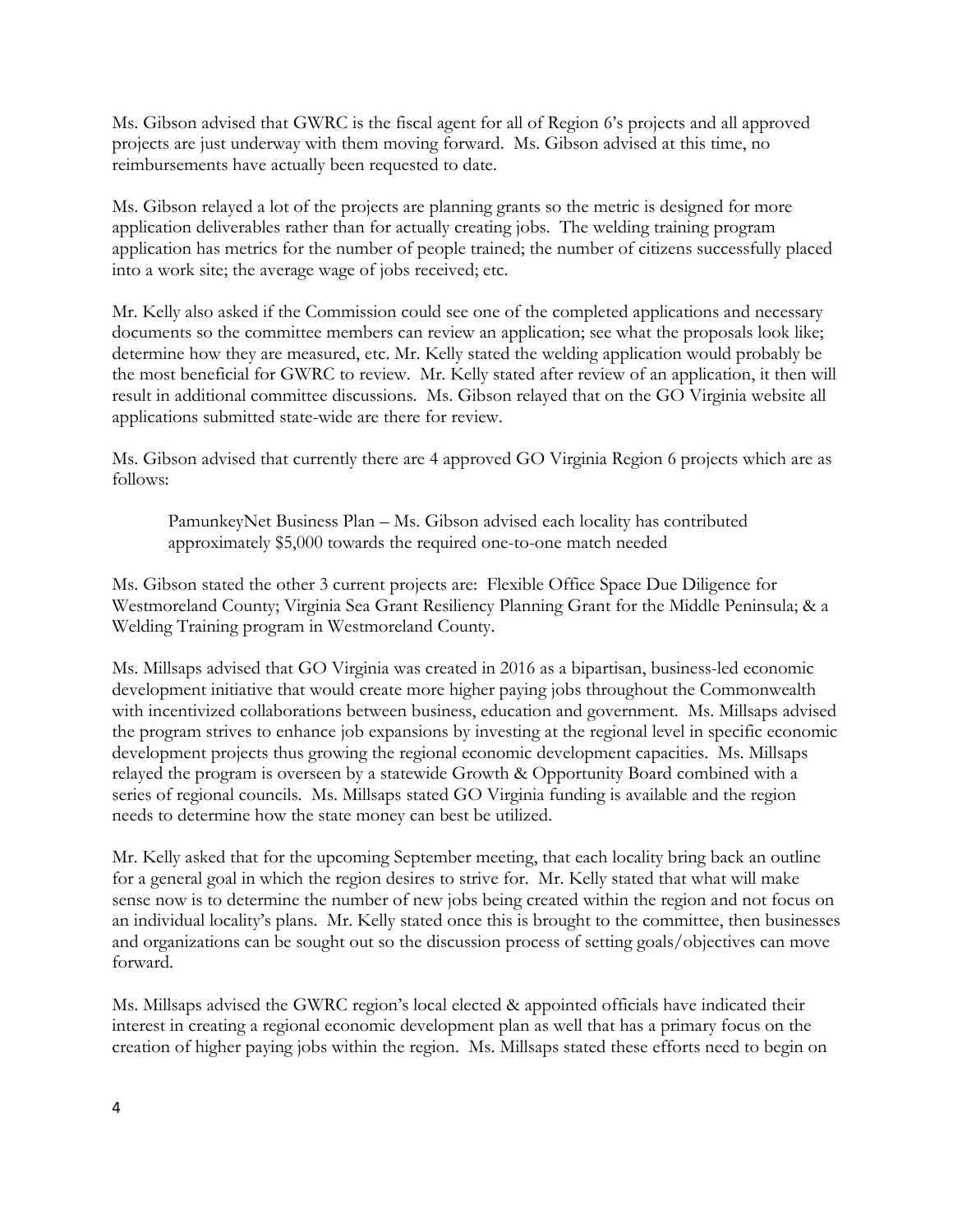the staff side; however, local officials need to send out information to their respective boards for feedback on the proposal.

Ms. Shelton stated before she could make any recommendations accordingly, that the discussion needs to occur with her economic development staff members and the EDA director. Mr. Kelly stated that representation from each locality has served on the committee. Ms. Long asked if a part of the process can also include education, resources & recommendations with no actual plans/projects being submitted at this time.

Mr. Withers asked how this ties into the regional alliance efforts. Mr. Kelly stated that Mr. Roberts has been instrumental on recommending areas of focus for the region. Mr. Kelly stated that as a follow-up to a request made at FAMPO Policy meeting by Mr. McLaughlin to explore the opportunities for employment centers to re-locate south from the DC area is an opportunity to explore the additional visions laid out for the region. Mr. Kelly stated the committee can establish goals and then open these up to other entities to develop proposals.

Mr. Kelly stated "marching orders" from each locality on its desire to move forward and to provide a list of items a jurisdiction would like to see achieved can be brought to the September meeting. After this has occurred, the meetings can occur with businesses on how the plan can be implemented.

Ms. Long stated that each locality already has its own comprehensive plan in place and she does not see Caroline's plan being re-updated and available by the September GWRC meeting. Ms. Millsaps stated the first step is to pull together what already exists within each jurisdiction and then determine trends & commonalities that currently exist. Ms. Millsaps stated this will be built on to develop a regional perspective/plan.

Mr. Kelly stated that work force development has been discussed for a long time and the need to focus on having higher-paying jobs in this region to keep the employment regionally based and deter commuters going into Northern Virginia & Washington, DC.

Ms. Millsaps stated the proposal for consideration by GWRC tonight is the drawing together of all existing economic development strategic plans within the GWRC region. Ms. Millsaps stated development of a regional economic development plan will become a finished project with coordination efforts being undertaken by GWRC & FRA. Ms. Millsaps stated a steering committee will include staff representation from Fredericksburg Association of Builders, GWRC, FRA, Redco, FAMPO, University of Mary Washington, Germanna Community College, FAAR, Chamber of Commerce, United Way, Community Foundation, Social Services, Goodwill and potentially K-12 public education representatives. Ms. Millsaps stated the Region 6 Growth & Diversification Plan will be the starting point for this effort.

Ms. Millsaps stated that once implemented, the region would then offer regional meetings that would include latest updates, input opportunities and keynote speakers. Ms. Millsaps stated that informational meetings will be scheduled by GWRC and held on a quarterly basis and would be focusing on the potential future vision for the region that would focus on trends and possibilities.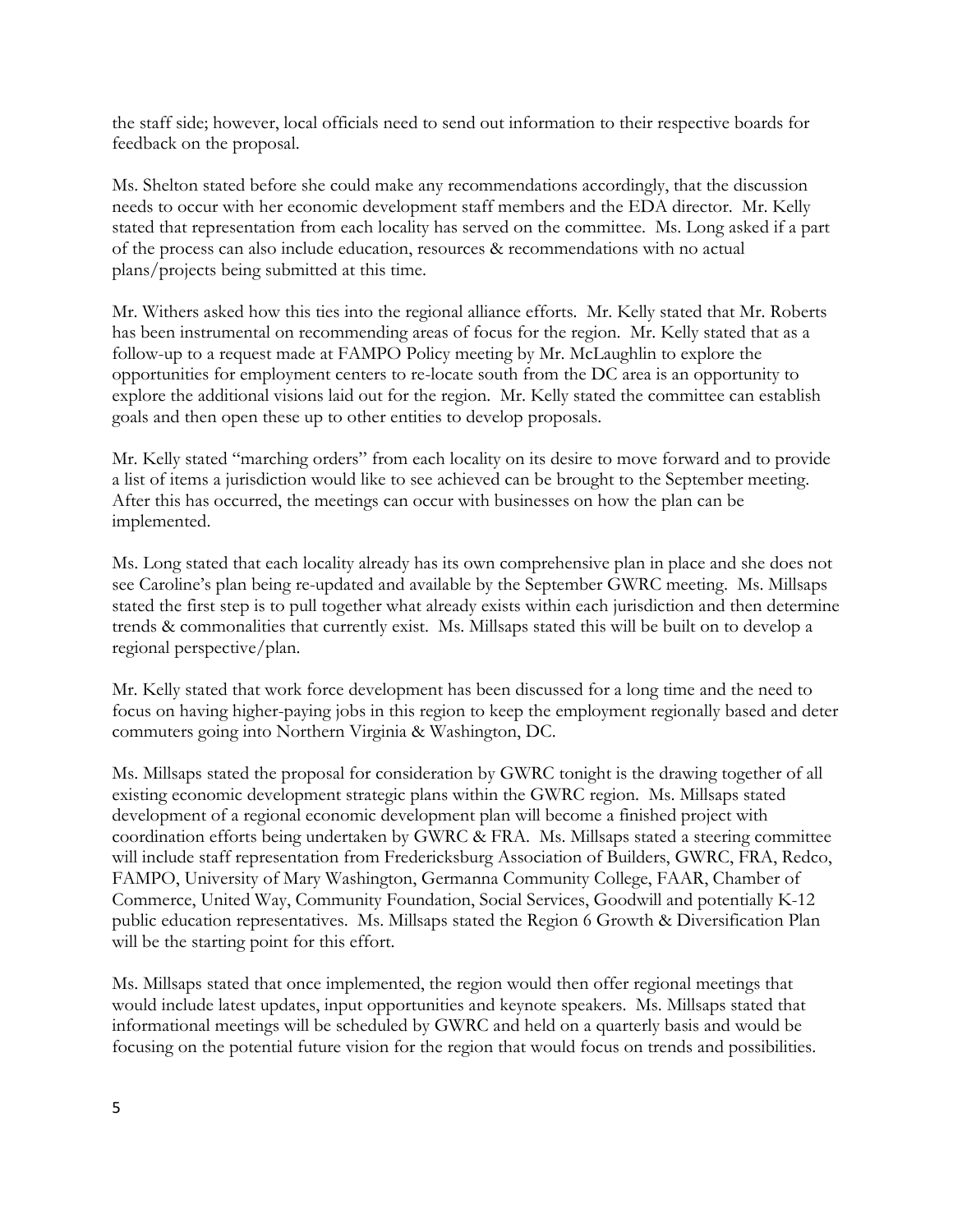Ms. Bohmke stated that no action was required by the Commission at tonight's meeting so she thinks each board representative needs to take the information received tonight back to their respective boards for discussion and feedback with a goal of bringing back for further discussion at the upcoming September GWRC meeting. Mr. Kelly stated the mechanism is in place and also in September staff's proposal should be received/discussed on how we move forward.

b.) Legislative committee & Goals (Action Item) – Mr. Matt Kelly

Mr. Kelly stated he participated on the Legislative Committee last year. Ms. Bohmke stated she would like Mr. Kelly to chair this committee again for the upcoming year to elect new representation as needed. Mr. Kelly stated the Legislative Committee is now asking for specific agenda items be addressed rather than general items. Mr. Kelly stated it is still important for the Legislative Committee to meet with the local delegates; ask them to attend meetings; and ask why/why not an issue is/is not ultimately approved. Mr. Kelly stated he thought it would be beneficial for 1 representative from each locality serve on the Legislative Committee. Both Mr. Black and Ms. Shelton agreed to serve. Mr. Kelly asked that King George County & Spotsylvania County meet with their respective boards and elect a representative to serve as well.

Mr. Kelly stated the current issues for including on the Legislative Committee agenda are the following items:

Smart Scale Proffers CSA Issue Broadband

Mr. Kelly asked that localities bring forth any new items to be added to the agenda for discussion for this year. Mr. Kelly stated the impact fee issue needs to be re-submitted; however, it needs to be stipulated what impact fees will be paid and mandated.

c.)Composting Conference – Mr. Matt Kelly

Mr. Kelly advised the jurisdictional supported composting effort forum will be held tomorrow (August 21<sup>st</sup>) at the University Center in the University of Mary Washington College. Mr. Kelly stated the forum begins at 8:00 a.m. and will conclude at 12 noon. Mr. Kelly stated that as even though now waste management is mandated by each locality, this is an issue that is going to ultimately result in a regional cooperative effort. Mr. Kelly stated if possible, at least one representative from each of the GWRC/FAMPO districts should be in attendance at the forum. Mr. Kelly stated that as of tonight, there currently is no representation from Caroline County. Ms. Long stated she personally just received her invite and asked if it was also forwarded to the County Administrators, public administration staff, etc. Mr. Kelly advised that invites were sent to all supervisors, county administrators, and public administration staff.

d.)301 Letter of Support – Ms. Linda Millsaps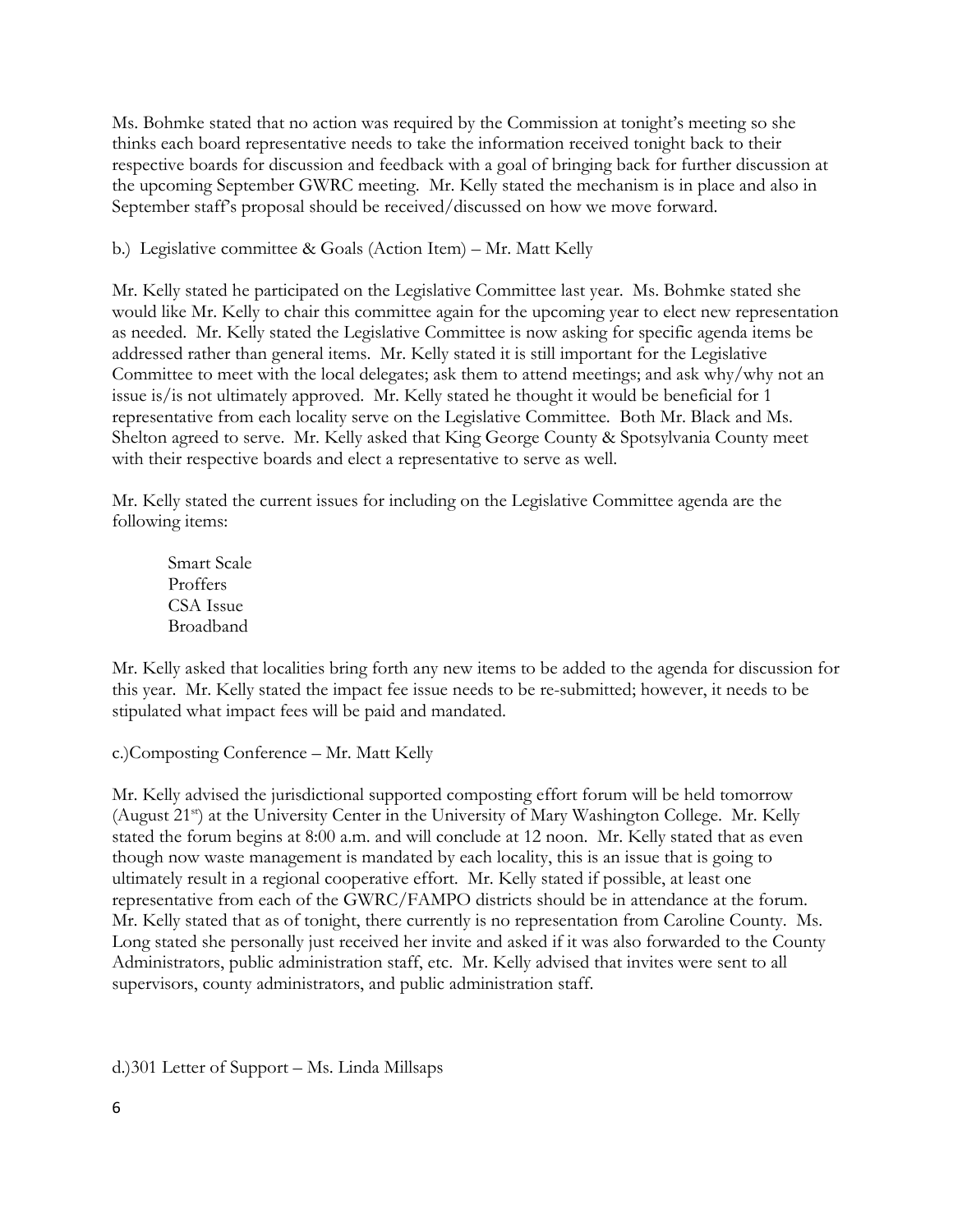Ms. Millsaps stated that included in tonight's agenda packet is a letter of support from GWRC that was submitted to the Honorable Shannon Valentine, Secretary of Transportation Office in Richmond. Ms. Millsaps stated the letter of support is endorsement of the BUILD Grant Project Application for the US 301 Arterial Preservation project. Ms. Millsaps stated this project is vital as continued population growth is expected to double over the next 25 years and the arterial preservation project will have positive impacts to both Caroline & King George counties that are within the GWRC region.

e.) FAMPO Update – Mr. Paul Agnello

Mr. Agnello advised that the regional Smart Scale applications for Round 3 were submitted by the August 8<sup>th</sup> deadline. Mr. Agnello relayed that the FAMPO region passed the Air Quality Conformity testing and the analysis report was approved on August  $8<sup>th</sup>$ . Mr. Agnello stated FAMPO has provided input to VDOT on 3 potential STARS studies for consideration (1 in Stafford & 2 in Spotsylvania). Lastly, Mr. Agnello relayed that FAMPO will kick off its 2050 Long Range Transportation Plan (LRTP) efforts.

Mr. Agnello advised that upcoming meetings are as follows; VDOT Public Information Meeting for the Route 1 STARS project on August 27<sup>th</sup> at 5:00 p.m. at James Monroe High School; FAMPO Technical Advisory Committee meeting on September 10<sup>th</sup> at 9:30 a.m.; FAMPO Citizens Transportation Advisory Committee meeting on September 12<sup>th</sup> at 6:00 p.m.; & FAMPO Policy Committee meeting on September  $17<sup>th</sup>$  at 7:15 p.m.

f.) Other Old Business – None

# **NEW BUSINESS**

a.)Executive Director's Report

Ms. Millsaps stated a lot of things have transpired over her first 60 days of employment at GWRC and more will continue to be forthcoming. Ms. Millsaps stated that she has enjoyed the visitation/sites with each of the respective board members and looks forward to continued conversations. Ms. Millsaps stated that if a board member has any questions, concerns, comments, etc. to please make sure they contact her.

i. Annual Report Review

Ms. Millsaps distributed a Draft Annual report for FY2018 to the board members. Ms. Millsaps asked that commission members review the draft & provide comments to her by week-end. Ms. Millsaps stated this report is just the start of the on-going communication process between staff, the board, the public, etc.

ii. Strategic Planning Proposal (Action Item)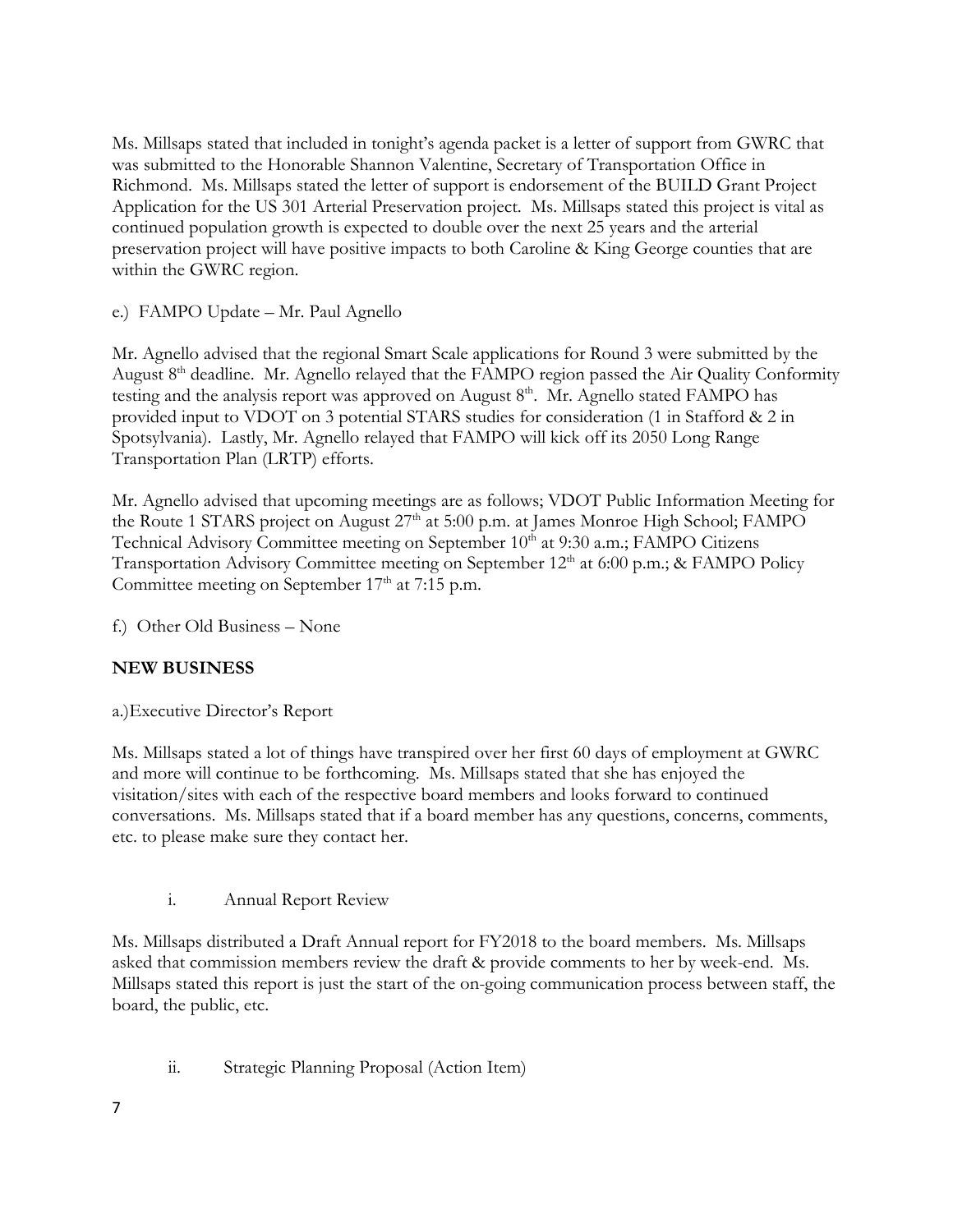Ms. Millsaps stated updated will be given on where GWRC is now and where we wish to go in moving forward. Ms. Millsaps stated she submitted a survey to board members and locality administration staff. Ms. Millsaps stated that 71% of the returned survey had a positive to very positive overview of GWRC. Ms. Millsaps stated the survey results showed no bad/negative replies and the replies that were not in the positive percentage range were simply because they did not know the answer to the survey and not because they thought the services provided by GWRC were bad or ineffective.

Ms. Millsaps stated her report tonight will focus on 5 categories which are as follows: 1 – Opportunities Abound; 2 – Branding Challenges; 3 – Financial Challenges; 4 – Structural Improvements; & Transformational Opportunities.

Ms. Millsaps stated the key take-away bulletins are the following: financial situation is better but still remains challenging; good reputation in the community but need to communicate and market more effectively; desire for GWRC to become more proactive within the region; & we need to do minor process and structure work within the organization.

Ms. Millsaps stated her personal observations show that opportunities abound within the region. Ms. Millsaps stated that there has been a common interest regionally in creating and growing good jobs here. This will improve long-term viability; reduce congestion; improve health; potentially increase community involvement; grow a stronger regional identity; retain youth and younger generations; & a significant interest region-wide in addressing the issues faced by the ALICE populations.

Ms. Millsaps stated there is common interest in preserving the rural areas and its natural elements and that open spaces, agricultural heritage, bike/walking trails, river preservation; water/outdoor activities; conservation easements; & interest in the Chesapeake Bay are important region-wide.

Ms. Millsaps stated there is a need for a little more regional glue adhesiveness to occur. Ms. Millsaps relayed there are a significant number of regional organizations already doing good things & people within the organizations are aware of other groups and what they do. However, there could be more in lines of coordination of efforts; learning best practices & joint grant/other applications.

Ms. Millsaps stated the survey results showed GWRC to have the following strengths: desire to address pertinent issues that affect the entire region; effective connectivity of local jurisdictions; friendly meetings; personable staff; good source of information on grants and grant support; good resource for data/statistics on relevant regional areas; & good program specific data relevant.

Ms. Millsaps stated that even though overall positive rating of GWRC, the branding challenges surveyed replied on everything from board member awareness to conducting too many meetings. Ms. Millsaps stated the top 3 survey categories showed Awareness (including Board member awareness) at 9; Marketing/Messaging at 8; & Core Purpose/Impact Unclear at 6.

In regard to finances, Ms. Millsaps stated funding is positive; however, continues to be tight with the current total assets being \$352,615.95 & the current total liabilities being \$192,467.77. In regard to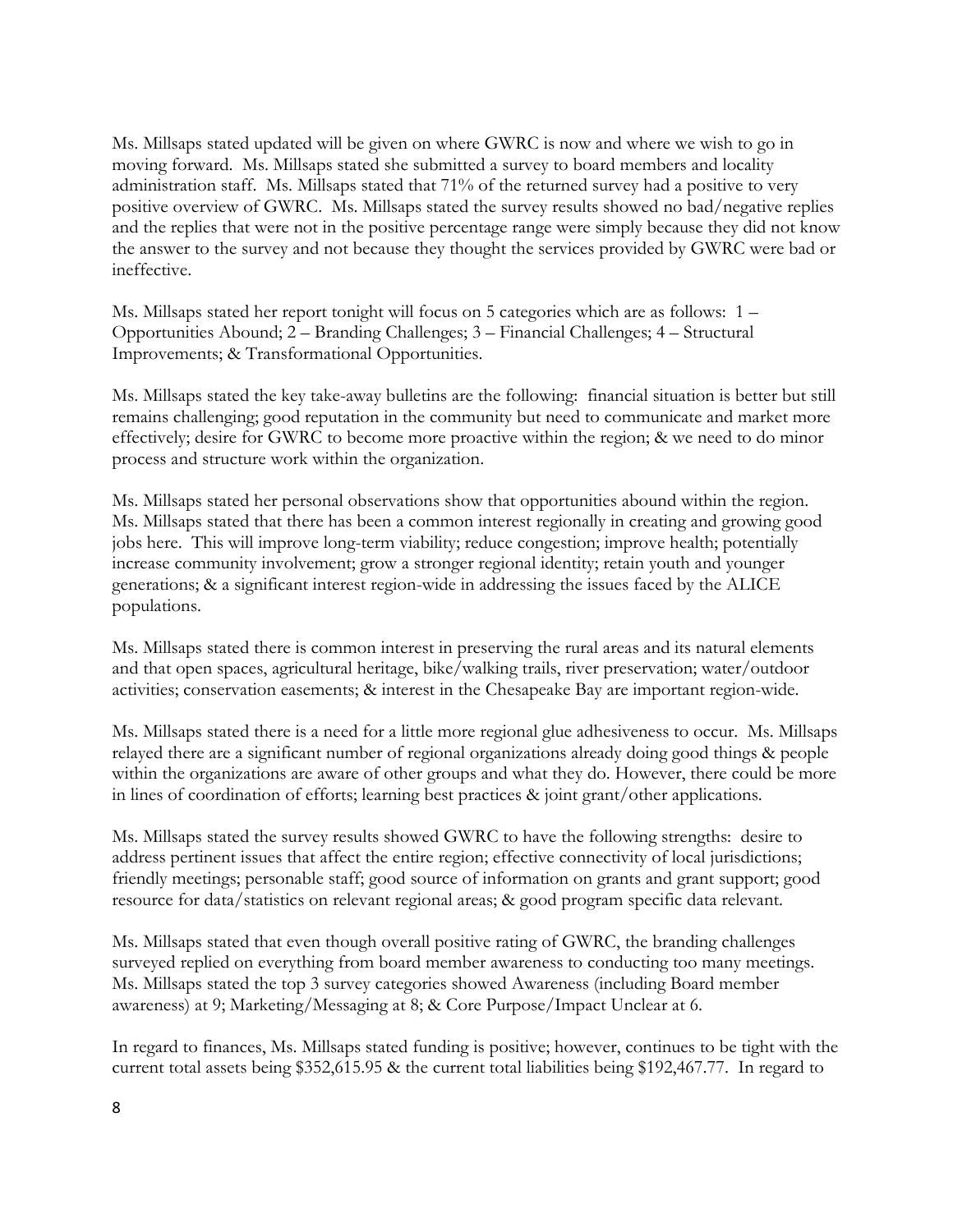the structural and administrative challenges, Ms. Millsaps stated she will continue to work on the following topics: financial processes; current/new job descriptions for all employees; complete employee personnel files updated/transferred from Stafford County; a better classification system implemented; & more concise documentation of agreements with other partnering organizations.

Lastly, in regard to Transformational Opportunities that could become available, Mrs. Millsaps stated that GWRC could begin charging a management fee for flow through funding. GWRC could offer jurisdictions a small incentive to pay its entire allocation one-time each July. Ms. Millsaps stated that currently all of the 5 jurisdictions pay on different time periods.

Ms. Bohmke asked if Ms. Millsaps could provide specifics on how/when each locality currently pays and the advantages of everyone paying in full one time a year. Ms. Long asked if this item could be added to the September agenda for further discussion as tonight's meeting was more lengthy than normal and there were still items that needed to be addressed. Ms. Bohmke stated that even though unintentional, the current time period on when a locality pays its dues to GWRC could be a contributing problem for the organization's financial cash flow stability. Ms. Millsaps stated this would be a discussion item for the September meeting and a re-cap will be provided that gives the current locality GWRC payment allocation; the time period GWRC is reimbursed by the respective localities, etc.

Ms. Millsaps stated that additional financial opportunities include the establishment of new lines of businesses (revenue generating); seek additional non-VDOT related grants that would be applicable; create educational and other events that would generate revenue; & to better communicate what GWRC already does.

Mr. Kelly stated that establishing a strategic planning proposal for the region has been something that has been trying to get accomplished for a long period of time. Mr. Kelly stated that it is his recommendation that the commission grant Ms. Millsaps the authority to do contingent planning for economic development opportunities and expansions within the GWRC region.

Upon motion by Mr. Kelly and seconded by Mr. Withers, with all concurring, authority was given to Ms. Millsaps to begin the strategic planning process.

iii. Finance Committee Appointment & Charge (Action Item)

Ms. Millsaps stated a finance committee for GWRC is going to be formed. Ms. Millsaps advised that Ms. Bohmke has already agreed to serve on this committee. Meeting times will likely occur monthly and will likely take place during the day. Ms. Bohmke asked for other members who would be interested in also serving on the finance committee to let either Ms. Millsaps or her know. Mr. Benton stated he would also be willing to serve on the finance committee.

Upon motion by Mr. Kelly and seconded by Ms. Shelton, with all concurring, formation of a finance committee to work with GWRC for the upcoming year was approved.

b.)Other New Business – None